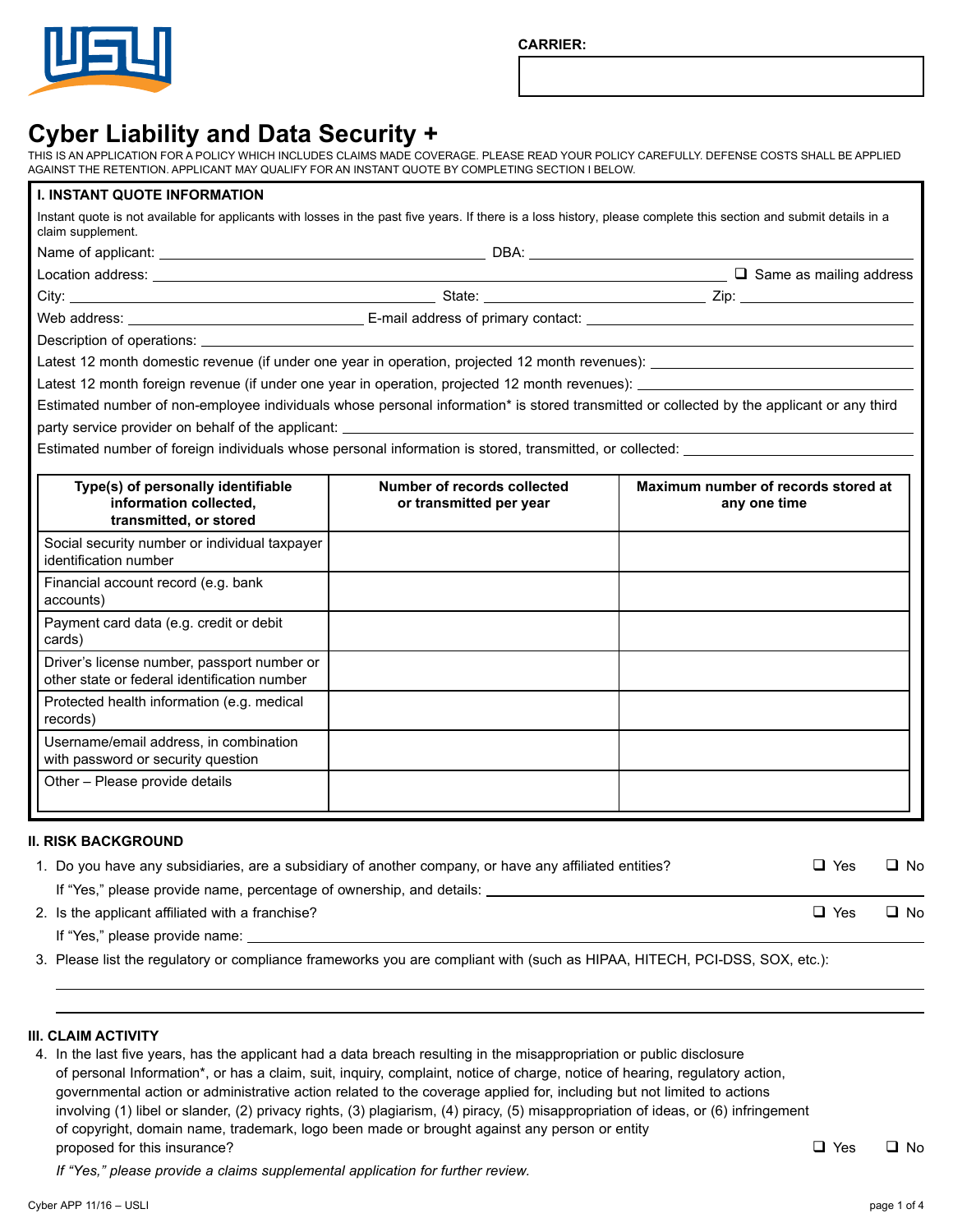| 5. Is the applicant, president, member of the board of directors, executive officer, general counsel, staff attorney, chief<br>information officer, chief security officer, chief privacy officer, manager or any individual in a substantially similar position<br>as those previously referenced or with substantially similar responsibilities as those referenced aware of any previous data<br>breach or allegation, fact, circumstance, contention, incident, threat or situation which may result in a claim, suit, inquiry,<br>complaint, notice of charge, notice of hearing, regulatory action, governmental action or administrative action related to |  |            |             |           |
|-------------------------------------------------------------------------------------------------------------------------------------------------------------------------------------------------------------------------------------------------------------------------------------------------------------------------------------------------------------------------------------------------------------------------------------------------------------------------------------------------------------------------------------------------------------------------------------------------------------------------------------------------------------------|--|------------|-------------|-----------|
| the coverage applied for including but not limited to one or more of the actions described in Question 5, above?                                                                                                                                                                                                                                                                                                                                                                                                                                                                                                                                                  |  | $\Box$ Yes |             | $\Box$ No |
| If "Yes," please provide a claims supplemental application for further review.                                                                                                                                                                                                                                                                                                                                                                                                                                                                                                                                                                                    |  |            |             |           |
| 6. Current cyber liability coverage (provide insurer name, coverage, limits, retroactive date, premium): ________                                                                                                                                                                                                                                                                                                                                                                                                                                                                                                                                                 |  |            |             |           |
|                                                                                                                                                                                                                                                                                                                                                                                                                                                                                                                                                                                                                                                                   |  |            |             |           |
| <b>IV. WEBSITE MEDIA LIABILITY</b><br>7. Does the applicant have a website or utilize a social media platform?                                                                                                                                                                                                                                                                                                                                                                                                                                                                                                                                                    |  | $\Box$ Yes |             | $\Box$ No |
| If "Yes," please answer the following regarding the content used online:                                                                                                                                                                                                                                                                                                                                                                                                                                                                                                                                                                                          |  |            |             |           |
| a. Does the applicant review material that is posted or utilized online?                                                                                                                                                                                                                                                                                                                                                                                                                                                                                                                                                                                          |  | $\Box$ Yes |             | $\Box$ No |
| b. Does the applicant obtain written releases from all images used?                                                                                                                                                                                                                                                                                                                                                                                                                                                                                                                                                                                               |  | $\Box$ Yes |             | $\Box$ No |
| c. Does the website have a privacy policy?                                                                                                                                                                                                                                                                                                                                                                                                                                                                                                                                                                                                                        |  | $\Box$ Yes |             | $\Box$ No |
| <b>V. SECURITY MEASURES</b>                                                                                                                                                                                                                                                                                                                                                                                                                                                                                                                                                                                                                                       |  |            |             |           |
| <b>Information/Network Security Risk Management</b><br>8. Does the applicant utilize the following controls?                                                                                                                                                                                                                                                                                                                                                                                                                                                                                                                                                      |  |            |             |           |
| a. Anti-virus/Malware protection on all internet accessible devices                                                                                                                                                                                                                                                                                                                                                                                                                                                                                                                                                                                               |  | $\Box$ Yes |             | $\Box$ No |
| b. Firewalls or service that has configuration-designed and maintained to protect data                                                                                                                                                                                                                                                                                                                                                                                                                                                                                                                                                                            |  | $\Box$ Yes |             | $\Box$ No |
| c. Intrusion detection software or service                                                                                                                                                                                                                                                                                                                                                                                                                                                                                                                                                                                                                        |  | $\Box$ Yes |             | $\Box$ No |
| d. Passwords that are complex and contain at least eight characters                                                                                                                                                                                                                                                                                                                                                                                                                                                                                                                                                                                               |  | $\Box$ Yes |             | $\Box$ No |
| e. Passwords that are changed every 90 days                                                                                                                                                                                                                                                                                                                                                                                                                                                                                                                                                                                                                       |  | $\Box$ Yes |             | $\Box$ No |
| f. Have an updated system that utilizes chip card technology                                                                                                                                                                                                                                                                                                                                                                                                                                                                                                                                                                                                      |  | $\Box$ Yes |             | $\Box$ No |
| g. Default passwords changed on all third party hardware and software products                                                                                                                                                                                                                                                                                                                                                                                                                                                                                                                                                                                    |  | $\Box$ Yes |             | $\Box$ No |
| 9. Does the applicant proactively address system vulnerabilities, including regular updates to anti-virus/<br>malware protection and critical security patches?                                                                                                                                                                                                                                                                                                                                                                                                                                                                                                   |  | $\Box$ Yes |             | $\Box$ No |
| 10. Has the applicant had a vulnerability assessment, penetration test, or other network security assessment<br>performed in the last 12 months?                                                                                                                                                                                                                                                                                                                                                                                                                                                                                                                  |  | $\Box$ Yes |             | $\Box$ No |
| 11. Does the applicant have a data retention and destruction plan in place that includes both electronic<br>and physical data?                                                                                                                                                                                                                                                                                                                                                                                                                                                                                                                                    |  | $\Box$ Yes |             | $\Box$ No |
| <b>Information/Network Security Policy</b>                                                                                                                                                                                                                                                                                                                                                                                                                                                                                                                                                                                                                        |  |            |             |           |
| 12. Does the applicant have a written physical and network security policy in place?                                                                                                                                                                                                                                                                                                                                                                                                                                                                                                                                                                              |  | $\Box$ Yes |             | $\Box$ No |
| 13. Do all employees receive training on the privacy policy at least annually?                                                                                                                                                                                                                                                                                                                                                                                                                                                                                                                                                                                    |  | $\Box$ Yes |             | $\Box$ No |
| 14. Does the applicant have a designated individual responsible for the management of, and compliance with the                                                                                                                                                                                                                                                                                                                                                                                                                                                                                                                                                    |  |            |             |           |
| applicant's security policies?                                                                                                                                                                                                                                                                                                                                                                                                                                                                                                                                                                                                                                    |  | $\Box$ Yes |             | $\Box$ No |
|                                                                                                                                                                                                                                                                                                                                                                                                                                                                                                                                                                                                                                                                   |  |            |             |           |
| Breach Response/Disaster Recovery/Business Continuity Planning                                                                                                                                                                                                                                                                                                                                                                                                                                                                                                                                                                                                    |  |            |             |           |
| 15. Does the applicant have a written data breach response plan in place?                                                                                                                                                                                                                                                                                                                                                                                                                                                                                                                                                                                         |  | $\Box$ Yes |             | $\Box$ No |
| 16. Does the applicant back up all valuable/sensitive data, including personal information* of others, on a daily basis?                                                                                                                                                                                                                                                                                                                                                                                                                                                                                                                                          |  | $\Box$ Yes |             | $\Box$ No |
|                                                                                                                                                                                                                                                                                                                                                                                                                                                                                                                                                                                                                                                                   |  |            |             |           |
| 17. Does the applicant have a disaster recovery and business continuity plan in place that is designed to avoid<br>business interruption due to IT systems failure?                                                                                                                                                                                                                                                                                                                                                                                                                                                                                               |  | $\Box$ Yes |             | $\Box$ No |
| If "Yes":                                                                                                                                                                                                                                                                                                                                                                                                                                                                                                                                                                                                                                                         |  |            |             |           |
| a. Is this plan regularly tested and updated?                                                                                                                                                                                                                                                                                                                                                                                                                                                                                                                                                                                                                     |  | $\Box$ Yes |             | $\Box$ No |
| b. How many hours does it take the applicant to fully restore their systems?                                                                                                                                                                                                                                                                                                                                                                                                                                                                                                                                                                                      |  |            |             |           |
| $\Box$ 0-8 hours<br>$\Box$ 9-12 hours<br>$\Box$ 13-24 hours<br>$\Box$ Unknown<br>$\Box$ More than 24 hours                                                                                                                                                                                                                                                                                                                                                                                                                                                                                                                                                        |  |            |             |           |
| <b>Encryption</b>                                                                                                                                                                                                                                                                                                                                                                                                                                                                                                                                                                                                                                                 |  |            |             |           |
| 18. Does the applicant encrypt personal information* in the following scenarios?                                                                                                                                                                                                                                                                                                                                                                                                                                                                                                                                                                                  |  |            |             |           |
| a. "At rest" within computer databases or on back-up storage devices                                                                                                                                                                                                                                                                                                                                                                                                                                                                                                                                                                                              |  | $\Box$ Yes |             | $\Box$ No |
| b. "In transit" via email or other electronic means of communication                                                                                                                                                                                                                                                                                                                                                                                                                                                                                                                                                                                              |  | $\Box$ Yes |             | $\Box$ No |
| c. Stored on mobile devices including laptops flash drives, and mobile phones                                                                                                                                                                                                                                                                                                                                                                                                                                                                                                                                                                                     |  | $\Box$ Yes |             | $\Box$ No |
| Cyber APP 11/16 - USLI                                                                                                                                                                                                                                                                                                                                                                                                                                                                                                                                                                                                                                            |  |            | page 2 of 4 |           |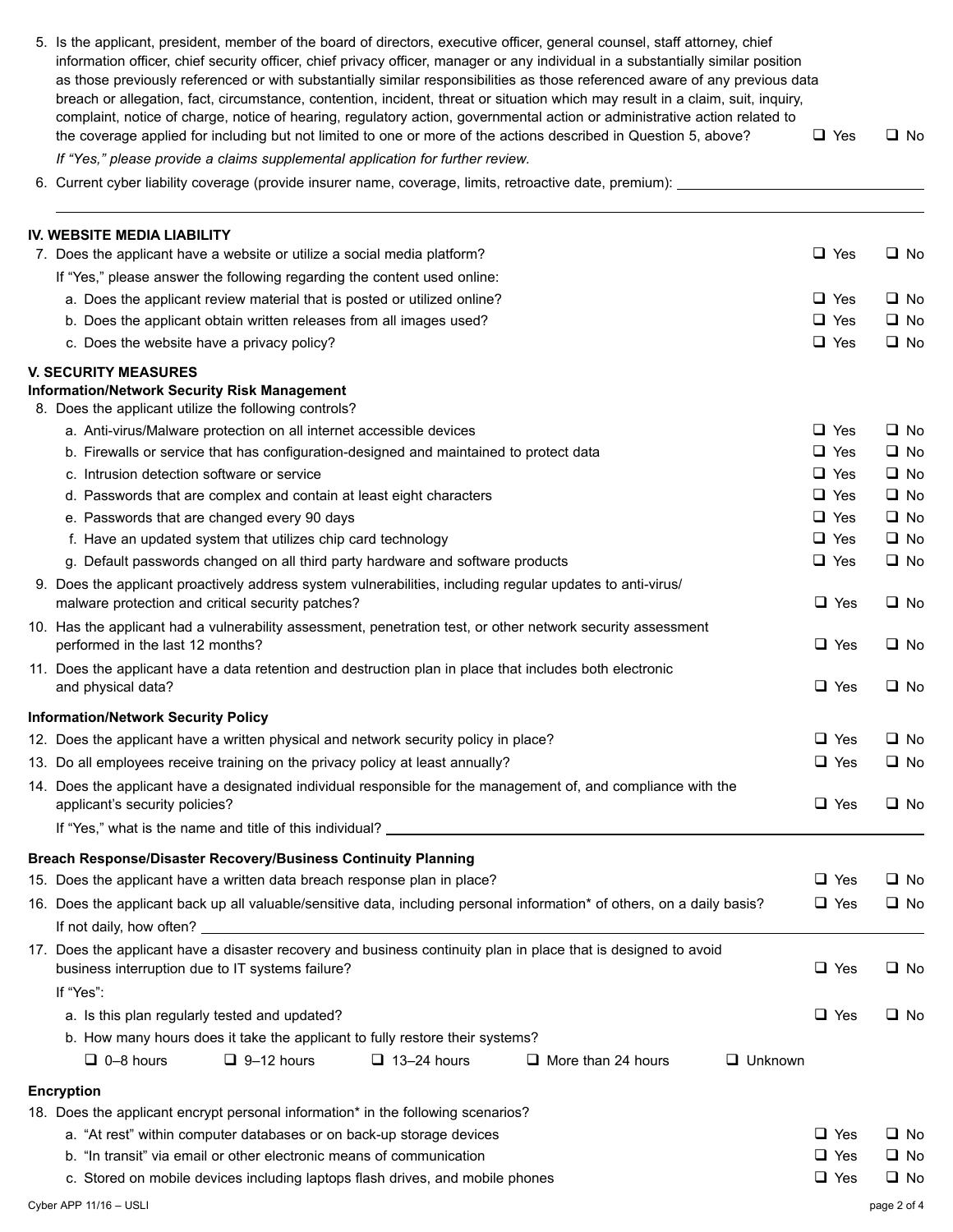## **Physical Security**

| 19. Does the applicant have physical security in place to restrict access to computer systems or paper<br>records that contain sensitive information?                                |            | $\Box$ Yes | $\Box$ No |
|--------------------------------------------------------------------------------------------------------------------------------------------------------------------------------------|------------|------------|-----------|
| <b>Vendor Controls</b>                                                                                                                                                               |            |            |           |
| 20. Are business associate agreements in place for all third parties?                                                                                                                | $\Box$ N/A | $\Box$ Yes | $\Box$ No |
| 21. Has applicant confirmed payment processor and any third party assisting with payment cards is compliant<br>with Payment Card Industry Data Security Standards? (PCIDSS)          | $\Box$ N/A | $\Box$ Yes | $\Box$ No |
| 22. Have you entered into a written contract or agreement with a service provider or utilize a third party that<br>holds, transmits, or stores personal information* on your behalf? |            | $\Box$ Yes | $\Box$ No |
| If "Yes," list providers:                                                                                                                                                            |            |            |           |

| <b>Service Provider Name</b> | <b>Services Provided</b> | <b>Type of Personal Information</b> | <b>Number of Records</b> |
|------------------------------|--------------------------|-------------------------------------|--------------------------|
|                              |                          |                                     |                          |
|                              |                          |                                     |                          |
|                              |                          |                                     |                          |
|                              |                          |                                     |                          |

### **Employee Controls**

| 23. Does the applicant conduct background checks on all employees?                                                               | $\Box$ Yes | $\Box$ No |
|----------------------------------------------------------------------------------------------------------------------------------|------------|-----------|
| 24. Does the applicant restrict employee access to Personally Identifiable Information on a business "need-to-know" basis? □ Yes |            | $\Box$ No |
| 25. Is remote access to the network permitted only if through Virtual Private Network (VPN) or equivalent system?                | $\Box$ Yes | $\Box$ No |
| 26. Does applicant terminate all associated computer access and user accounts as part of the regular exit process                |            |           |
| when an employee leaves the company?                                                                                             | $\Box$ Yes | $\Box$ No |
| 27. Do you track and monitor all access to network resources?                                                                    | $\Box$ Yes | $\Box$ No |

*\*Personal information means, for the purpose of this application, non-public personal information about an individual protected under Federal and/or state privacy*  laws or regulations or other governmental entities. Personal information includes but is not limited to: medical records, prescription use, financial or bank account *information, social security number, credit card number, driver's license or state identification card number, date of birth, mother's maiden name, biometric information (fingerprint), passport number, alien registration number, criminal history, citizenship or immigration status, sexual orientation.*

### **FRAUD STATEMENTS**

**Arizona Notice:** Misrepresentations, omissions, concealment of facts and incorrect statements shall prevent recovery under the policy only if the misrepresentations, omissions, concealment of facts or incorrect statements are; fraudulent or material either to the acceptance of the risk, or to the hazard assumed by the insurer or the insurer in good faith would either not have issued the policy, or would not have issued a policy in as large an amount, or would not have provided coverage with respect to the hazard resulting in the loss, if the true facts had been made known to the insurer as required either by the application for the policy or otherwise.

**Colorado Fraud Statement:** It is unlawful to knowingly provide false, incomplete, or misleading facts or information to an insurance company for the purpose of defrauding or attempting to defraud the company. Penalties may include imprisonment, fines, denial of insurance and civil damages. Any insurance company or agent of an insurance company who knowingly provides false, incomplete, or misleading facts or information to a policyholder or claimant for the purpose of defrauding or attempting to defraud the policyholder or claimant with regard to a settlement or award payable from insurance proceeds shall be reported to the Colorado division of insurance within the department of regulatory agencies.

**District of Columbia Fraud Statement: WARNING:** It is a crime to provide false or misleading information to an insurer for the purpose of defrauding the insurer or any other person. Penalties include imprisonment and/or fines. In addition, an insurer may deny insurance benefits if false information materially related to a claim was provided by the applicant.

**Florida Fraud Statement:** Any person who knowingly and with intent to injure, defraud, or deceive any insurer files a statement of claim or an application containing any false, incomplete, or misleading information is guilty of a felony of the third degree.

**Florida Notice: (Applies only if policy is non-admitted) Y**ou are agreeing to place coverage in the surplus lines market. Superior coverage may be available in the admitted market and at a lesser cost. Persons insured by surplus lines carriers are not protected under the Florida Insurance Guaranty Act with respect to any right of recovery for the obligation of an insolvent unlicensed insurer.

**Florida and Illinois Notice:** I understand that there is no coverage for punitive damages assessed directly against an insured under Florida and Illinois law. However, I also understand that punitive damages that are not assessed directly against an insured, also known as "vicariously assessed punitive damages", are insurable under Florida and Illinois law. Therefore, if any Policy is issued to the Applicant as a result of this Application and such Policy provides coverage for punitive damages, I understand and acknowledge that the coverage for Claims brought in the State of Florida and Illinois is limited to "vicariously assessed punitive damages" and that there is no coverage for directly assessed punitive damages.

**Kansas Fraud Statement:** Any person who, knowingly and with intent to defraud, presents, causes to be presented or prepares with knowledge or belief that it will be presented to or by an insurer, purported insurer, broker or any agent thereof, any written statement as part of, or in support of, an application for the issuance of, or the rating of an insurance policy for personal or commercial insurance, or a claim for payment or other benefit pursuant to an insurance policy for commercial or personal insurance which such person knows to contain materially false information concerning any fact material thereto; or conceals, for the purpose of misleading, information concerning any fact material thereto may be guilty of a crime and may be subject to fines and confinement in prison. **Kentucky Fraud Statement:** Any person who knowingly and with intent to defraud any insurance company or other person files an application for insurance

containing any materially false information or conceals, for the purpose of misleading, information concerning any fact material thereto commits a fraudulent insurance act, which is a crime.